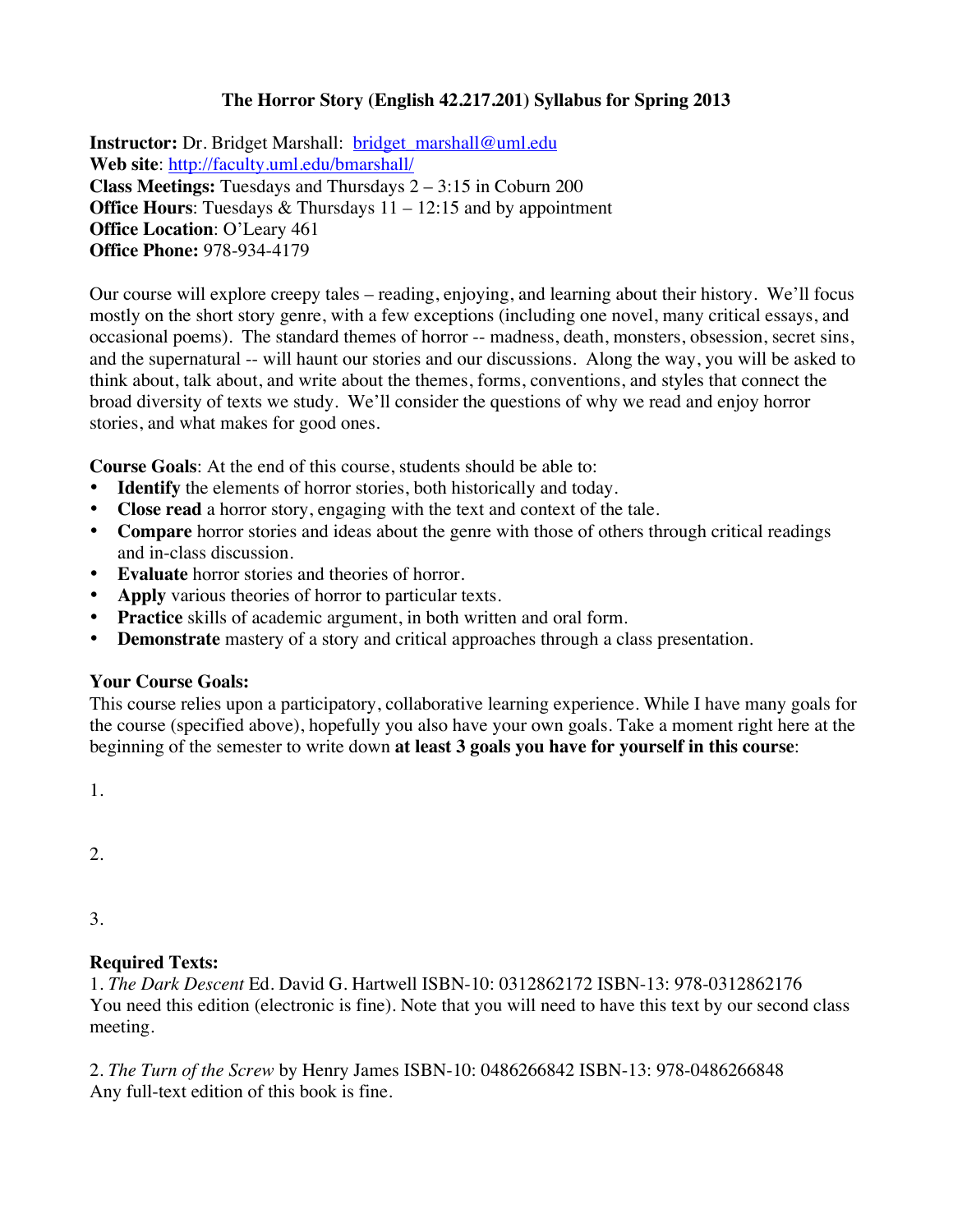#### Horror Story Spring 2013 Dr. Bridget M. Marshall

#### **Instructional Resources**

The Centers for Learning and Academic Support Services provide many resources, including tutoring in writing: http://class.uml.edu/. I encourage you to seek assistance if you are struggling in this or any class here at UML. Their services are free to use (and paid for by your student fees!).

### **Disability Accommodations**:

In accordance with University policy and the ADA, I will provide accommodation for students with documented disabilities. If you have a disability, please contact the Office of Disability Services as soon as possible. Their office is on North campus, in Cumnock Hall C6, phone: 978-934-4574, e-mail: Disability@uml.edu. This documentation is confidential.

### **A note on classroom conduct:**

In this class, and in all classes at the University of Massachusetts, Lowell, students are expected to exhibit professional and respectful behavior that is conducive to a mutually beneficial learning environment in the classroom. Examples of inappropriate behavior include: text messaging, listening to music, cell phone use (other than the campus alert system), late arrivals, early departures, use of laptops for other than class purposes, disrespectful comments or behavior, intentional disruptions, failure to follow faculty directives. Students in violation of these standards may be asked to leave class and/or be referred to the Dean of Students for disciplinary action.

### **University Cancellation Line**: 978-934-2121

### **Course Requirements:**

This is a 3 credit course, as defined by federal regulation (I'm not kidding). You should expect to complete 6 hours of out of class work each week for approximately 15 weeks, for a total of 90 hours of outside-of-class work.

Attendance is required. This is not a correspondence course. You can fail the course for not attending class. You have two (2) "free" absences to use as you need. For every class beyond those two that you miss, your final grade for the class will be lowered one grade step. (I.e., if you have a "B" for the class, but have missed 4 classes, you will receive a "C+" for your final grade.) Excessive or habitual lateness can also count as an absence.

You are responsible for completing all readings on the dates they are due (and this is especially true on days when your peers are giving presentations). Sometimes I will also ask you to do a small amount of writing (a paragraph, a group of questions) before you arrive in class, so that we can get started right away with discussion. I reserve the right to give reading quizzes as necessary to prod your reading, though I would rather not resort to such ploys.

Good classroom citizenship is required. Good classroom citizenship goes beyond just "participation" in the sense of raising your hand a lot. It includes sharing your thoughts and actively listening to the thoughts and comments of your peers. We will have both full-class discussions and small group work. If you are not particularly comfortable speaking in the full-class discussion, be sure you are making up for it in the smaller group discussions. Please be considerate of your classmates and make the classroom a space where everyone can speak their mind. Also, as a courtesy to everyone in the room, please turn off your cell phone before class begins. If you must eat or drink during class, please be respectful of those around you, and of those who come after you by cleaning up after yourself.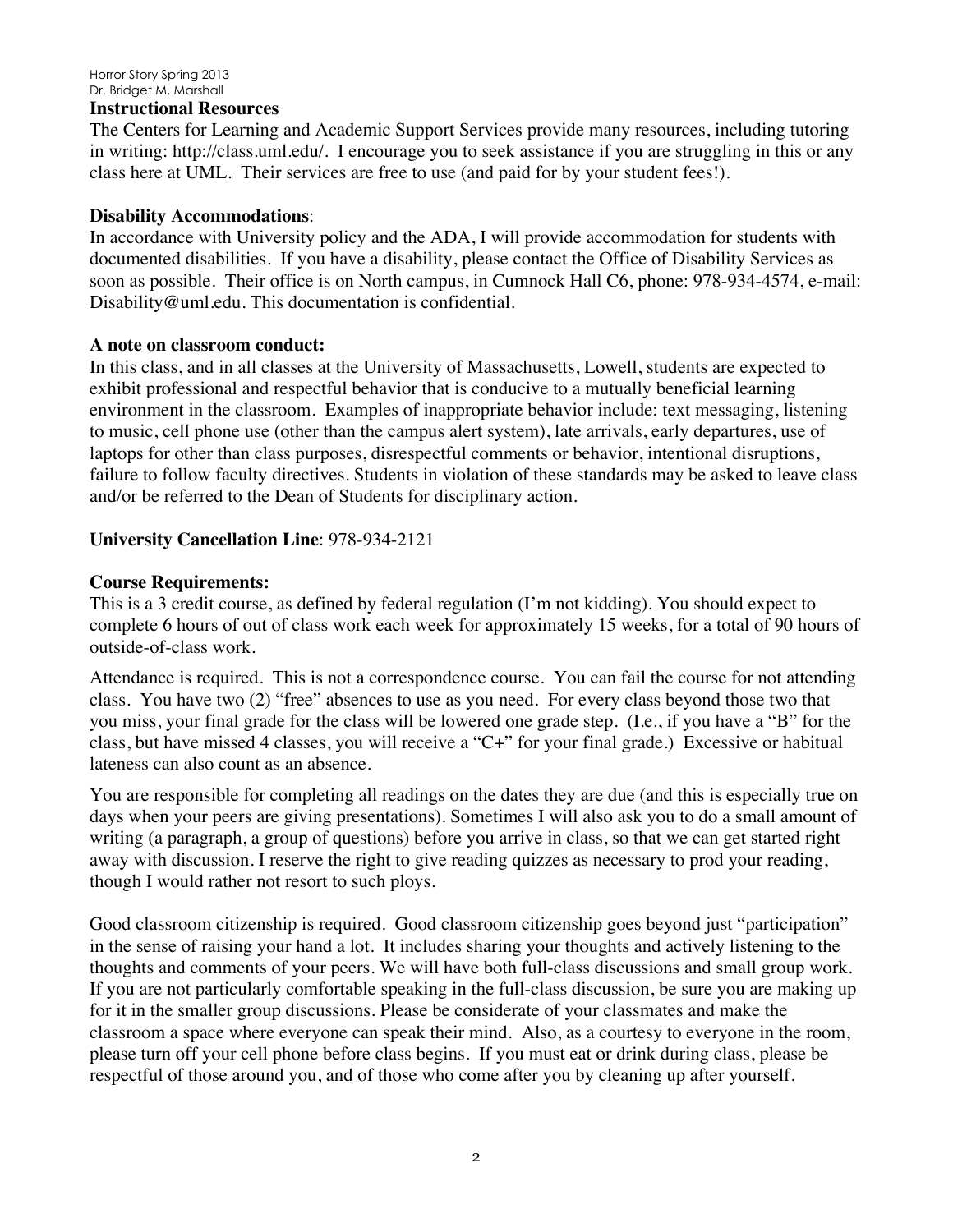I do not accept papers over e-mail or on electronic storage devices. If a paper is due, that means it is due in printed, hard-copy form, not electronically. Do not attach documents to e-mails that you send to me unless you check with me first.

**Major Assignments & Graded Materials:** (see semester schedule for specific due dates)

- **Two One-page "Discussion Starters":** These should be focused responses of about 1- 2 pages, due on the day the reading is due, in which you show your engagement with the text. See the assignment sheet for details.
- **Two Exams**: There are two in-class exams covering the material in class. I'll provide more details in class on the exam format prior to each exam.
- **Short "Theory of Horror" Paper**. This is a 3-page paper in which you engage with at least one critical theory of horror stories (as provided in reading handouts) and propose your own ideas about the genre and why we read it. See the assignment sheet for more details.
- **Group Presentation / Discussion-Framing:** Groups of 4 students will prepare a presentation and frame/direct the class discussion for our last 10 class meetings. Your group will need to provide some kind of visual material – whether that takes the form of a few powerpoint slides, a handout or some other creative format is up to you. You will need to consult with me about your presentation content at least one week prior to your presentation. The group presentations are meant to make sure that you are invested in the reading assignments; ideally they will encourage you to be more invested in the readings, and to take responsibility for the use of our classroom time. I have assigned stories already for these days, however, if your group finds another story that is not already on the syllabus – either in our book, or that you can distribute to the entire class – you are welcome to use that story, so long as you let me know well in advance so that I can check the material, approve it, and announce the change to the class. If you are even considering this, you should start early to identify the alternative story you'd like to do. I will provide more details on the presentation requirements as the presentation dates approach.
- **Choose-Your-Own-Horror-Story:** By the end of the semester, you must find (and read) one horror story that is not included on the syllabus. Your final paper assignment is to write 4 - 5 pages about how it fits with any other text we've read for class, how it relates to the theories of horror we've discussed, and describe how would you teach the text. You'll also need to get me a copy of the story if it's not in our course book. As an alternate, creative assignment, you may choose to write a horror story. See the assignment sheet for more details.

### **Evaluation and Grading:**

Please keep in mind the attendance policy (already detailed in the "Requirements" section above). Absenteeism is the leading cause of poor grades in my courses. Excellent attendance and participation will have a positive effect on your grade, particularly if you end up on a "borderline" between two grades. Following is information on how final grades will be calculated:

### **Breakdown of points for the final grade:**

Classroom Citizenship: 15% Discussion Starter Assignments (2): 5% Theory of Horror Paper: 15% First Exam: 15% Second Exam: 20% Presentation (as part of a group): 15% Final Choose-[or Write]-Your-Own-Horror: 15%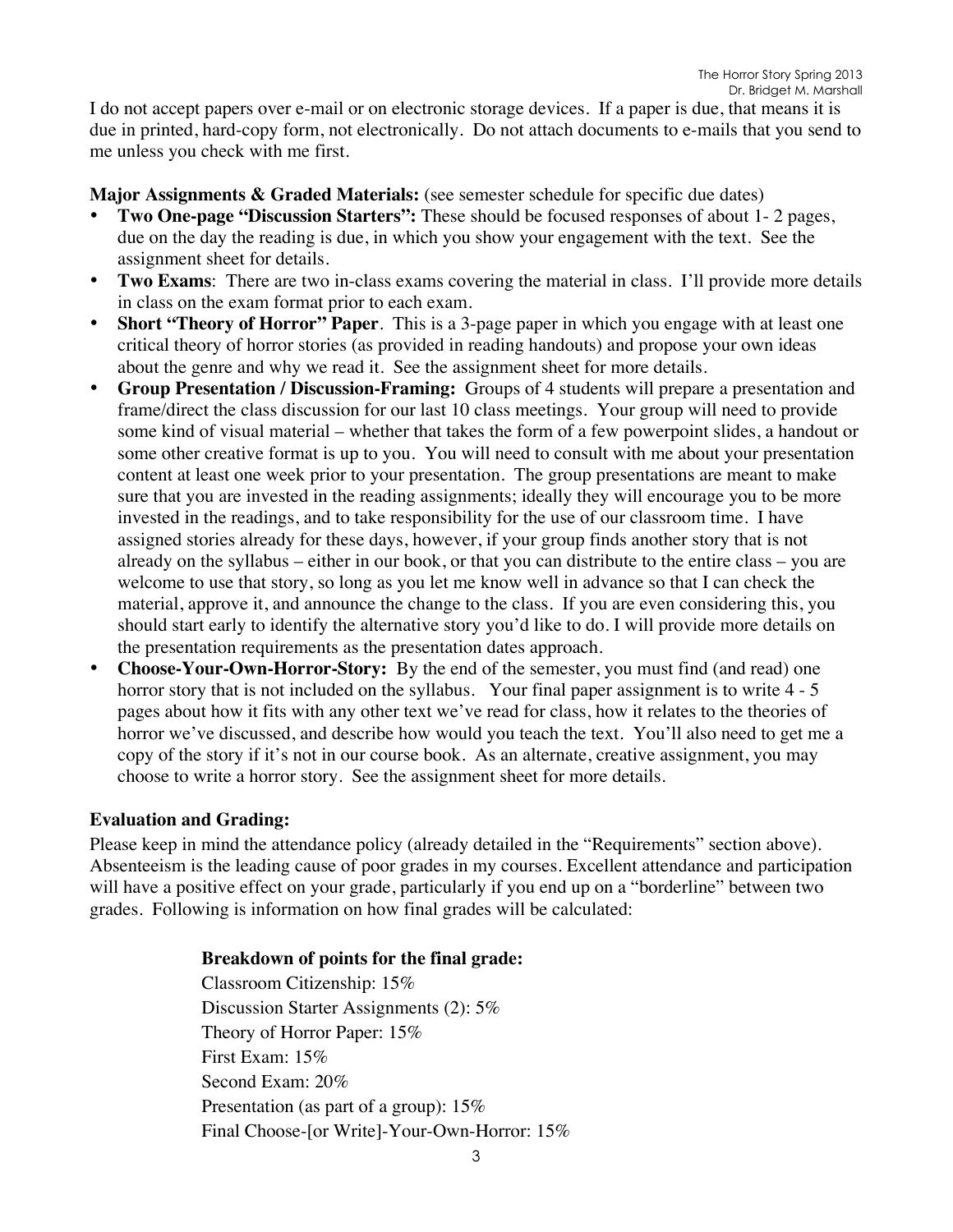### **Final grade ranges:**

94-100=A: Superior work, *highest quality* 90-93=A-: High Honors Quality  $87-89 = B +$ : High Quality 83-86= B: Basic Honors Quality 80-82=B-: Below Honors Quality 77-79=C+: Above Satisfactory Quality 73-76=C: Satisfactory 70-72=C-: Below Satisfactory 67-69=D+: Above Minimum Passing 60-66=D: Minimum Passing below 60=F: Failed

Your completion of the reading assignments, scores on quizzes, short take-home assignments, and inclass writing assignments, along with my evaluation of your participation in classroom discussion and activities, will be included in the "Classroom Citizenship" portion of your grade.

If you have a concern about a grade or your standing in the class, I am quite happy to talk with you. This type of conversation is best suited to an individual conference. Please e-mail me to schedule an appointment.

*Please note: This much is nonnegotiable: you are not eligible for a passing grade of D unless you have attended at least 11 of 14 weeks worth of classes, and completed 90% of the assignments.* 

## **Academic Integrity**

Please review the Undergraduate Academic Integrity Policy: http://www.uml.edu/catalog/undergraduate/policies/academic\_dishonesty.htm

*If you plagiarize or cheat on an assignment in this course, you will receive an "F" for this course*, and you are subject to other discipline (including expulsion from the University) at the discretion of the instructor and the University. Keep in mind that even if you write some part or even "most" of the paper, if some portion of the paper is copied from another source without proper attribution, (i.e., if you "only plagiarize a little") **you will still get an "F" for the course.** Don't plagiarize at all.

Unintentional plagiarism is still plagiarism. You must cite all sources that you use, including online sources. Also, remember that "using" a source includes directly quoting, paraphrasing, and using ideas from any source. There is nothing wrong with "getting help" from other writers, just be sure to acknowledge it by using quotation marks and author/page citation appropriately. Please take the time to give proper credit to the work of other authors. It is a matter of respect – for yourself, for other authors, for your classmates, and for me.

I know that it is easy to find information and indeed whole papers on the internet. You should know that it is also easy for me to find these sources. If I suspect you've done this, I will take the time to find the source, and there is every likelihood you will be caught. Don't waste your time or mine by plagiarizing a paper. If you're having difficulty with a writing assignment, talk to me before the day it is due.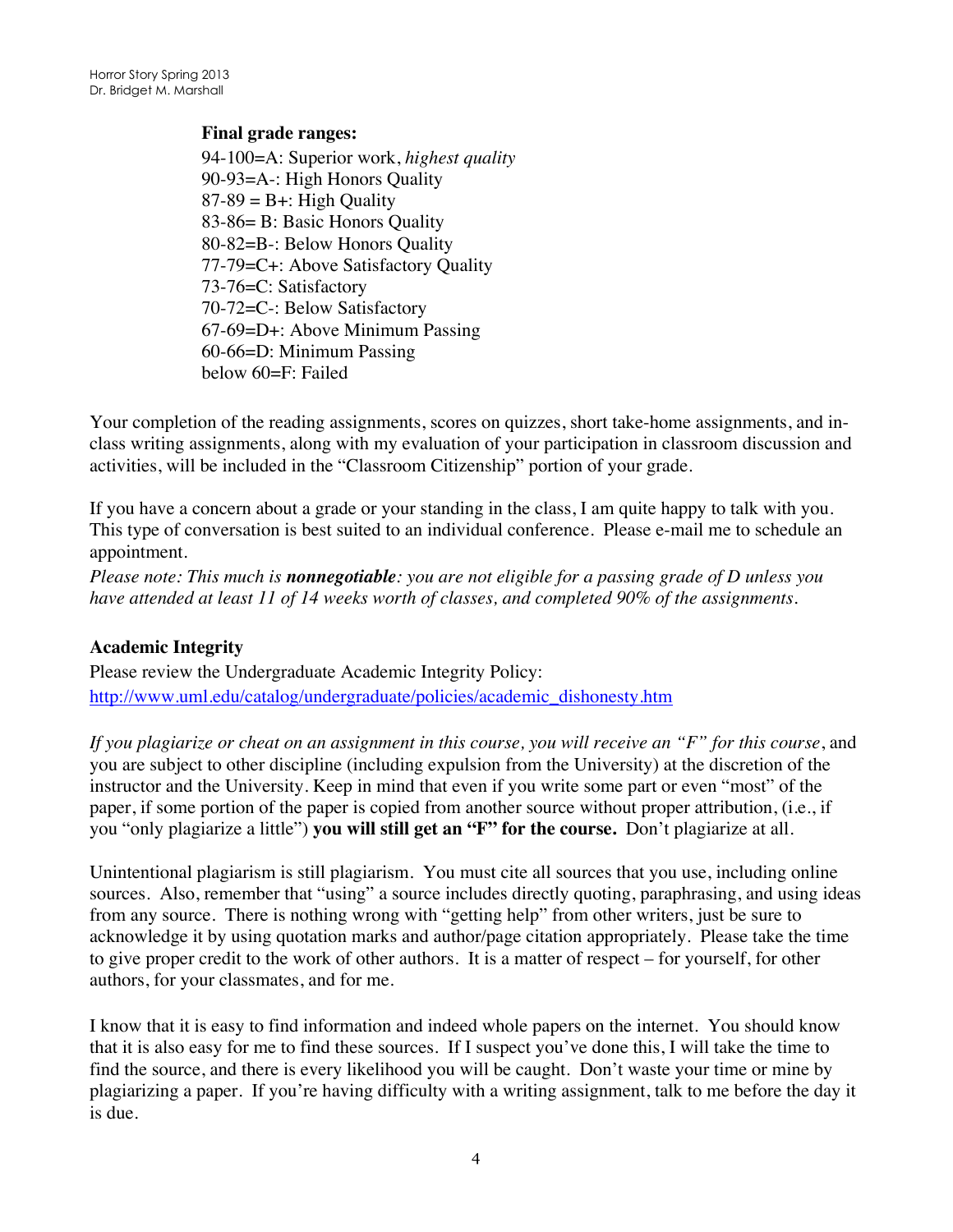# **Semester Schedule**

If you miss a class, you are still responsible for what was due on the day(s) you missed and on the day you return, so always consult the syllabus (or a classmate, or me) in the case of an absence.

| <b>DATE</b>        | DUE IN CLASS ON THIS DATE                                                    |
|--------------------|------------------------------------------------------------------------------|
| Tuesday 22         | First day of class introductions, discussions and such                       |
| January            |                                                                              |
| Thursday 24        | Read: This whole syllabus                                                    |
| January            | Introduction: The Dark Descent (DD $1 - 11$ )                                |
|                    | Collier: "Bird of Prey" (handout)                                            |
| Tuesday 29         | Read: E.A. Poe: "The Fall of the House of Usher" (DD 368 – 381)              |
| January            | Wisker: "What is Horror Fiction?" (handout)                                  |
|                    | Zinoman: "Critique of Pure Horror" (handout)                                 |
|                    | Write: Response Group 1 Discussion Starter Paper                             |
| Thursday 31        | Read: H. P. Lovecraft: "The Call of Cthulhu" (DD 85-107)                     |
| January            | Jarrett: "The Lure of Horror" (handout)                                      |
|                    | Write: Response Group 2 Discussion Starter Paper                             |
| Tuesday 5          | Read: King: "Crouch End" (DD 690 - 711)                                      |
| February           | King: "Why We Crave Horror Movies"                                           |
|                    | Huet: "Introduction to Monstrous Imagination" (handout)                      |
|                    | Write: Response Group 3 Discussion Starter Paper                             |
| Thursday 7         | Read: H. P. Lovecraft: "The Rats in the Walls" (DD 431-444)                  |
| February           | Goddu: "Intro to American Gothic" (handout)                                  |
|                    | Write: Response Group 4 Discussion Starter Paper                             |
| Tuesday 12         | Read: Charlotte Perkins Gilman: "The Yellow Wallpaper" (DD 460-471)          |
| February           | Todorov: "Definition of the Fantastic" (handout)                             |
|                    | Write: Response Group 1 Discussion Starter Paper                             |
| Thursday 14        | Read: William Faulkner: "A Rose for Emily" (DD 472-479)                      |
| February           | Write: Response Group 2 Discussion Starter Paper                             |
| Tuesday 19         | NO CLASS - UNIVERSITY MONDAY SCHEDULE                                        |
| February           |                                                                              |
| Thursday 21        | Exam 1 in class today                                                        |
| February           |                                                                              |
| Tuesday 26         | Read: Blackwood: "The Willows" (DD 909 - 943)                                |
| February           | Write: Response Group 3 Discussion Starter Paper                             |
| Thursday 28        | Read: O'Brien: "What Was It?" (DD 864 - 873)                                 |
| February           | Ambrose Bierce: "The Damned Thing" (DD 880-886)                              |
|                    | Write: Response Group 4 Discussion Starter Paper                             |
| Tuesday 5          | Due: Theory of Horror Paper                                                  |
| March              | Must be in hard copy at the start of class meeting                           |
| Thursday 7         | Read: James: Turn of the Screw beginning to end of chapter IV (p. $1 - 21$ ) |
| March              | Wisker: "Key Questions" and "Horror Criticism and Ways in" (handout)         |
| <b>March 10-16</b> | Spring Break (no class)                                                      |
|                    |                                                                              |
| Tuesday 19         | Read: James: The Turn of the Screw (finish it)                               |
| March              | Write: All: One page response (as assigned in class)                         |